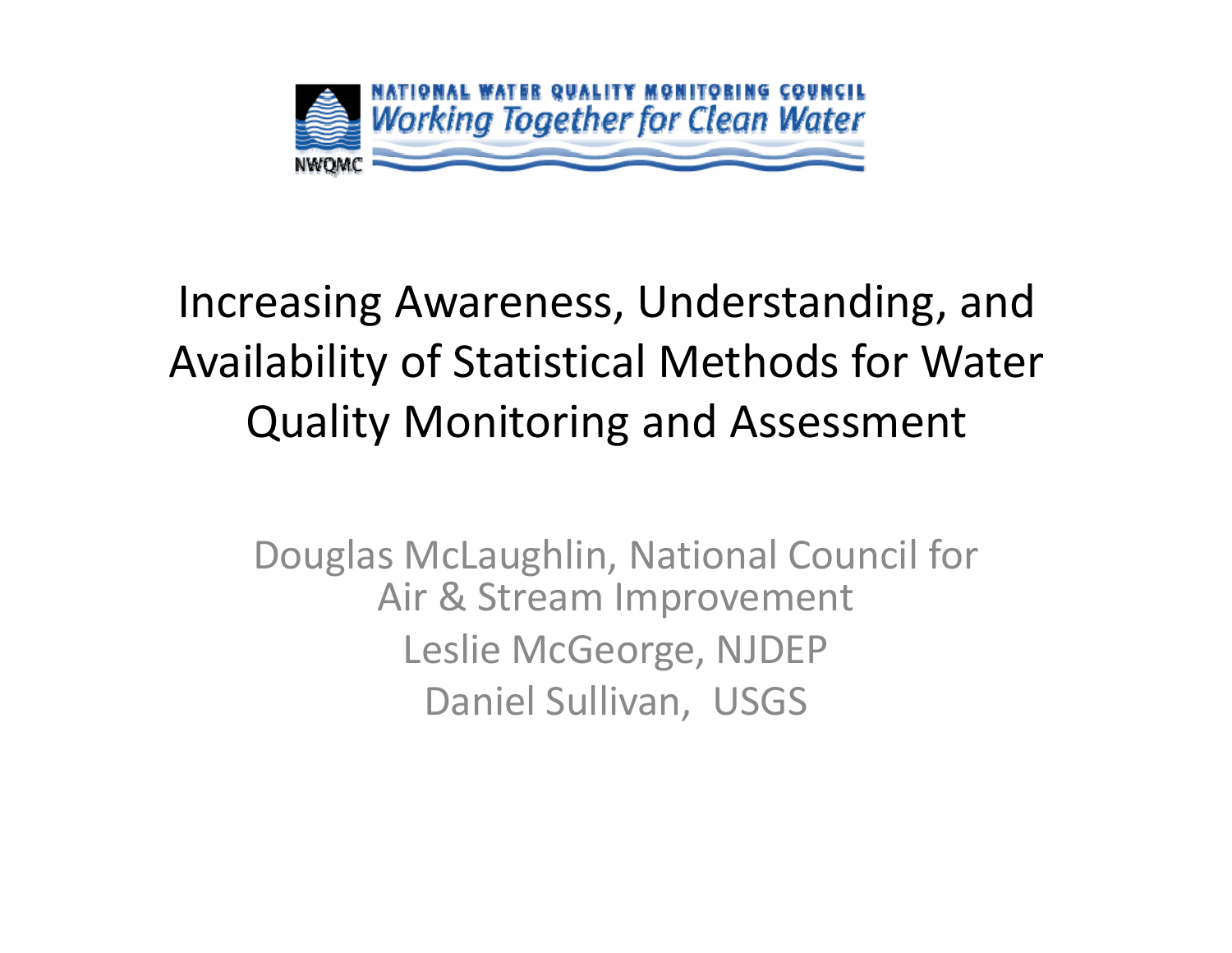Need Identified by National Water Quality Monitoring Council

- • Develop toolbox to support assessment & interpretation of data
- Link to various monitoring designs



National Water Quality Monitoring Council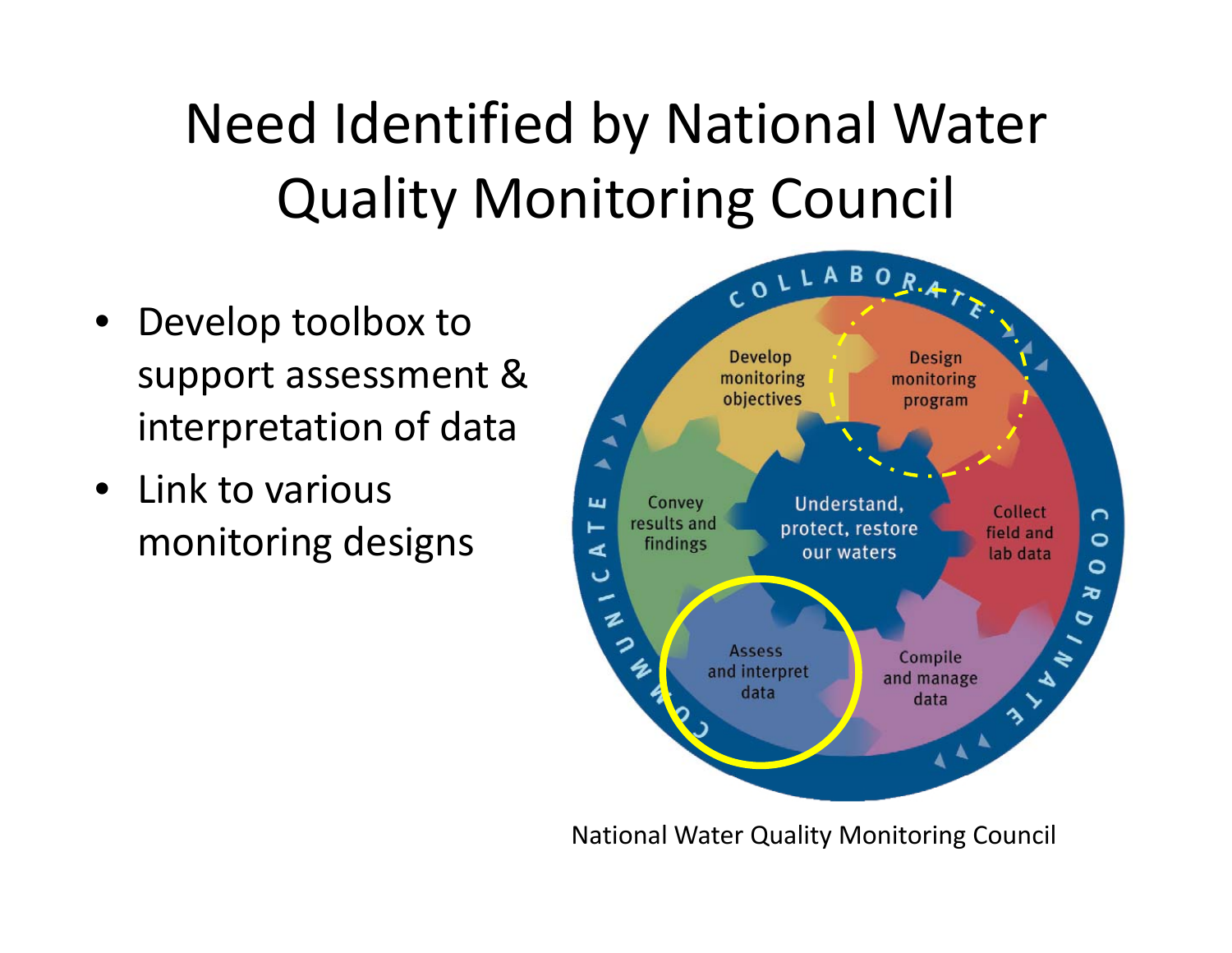### Response to Assessment Need

- Water Quality Statistics and Assessments (WQS&A) workgroup
	- –Council formed WQS&A in 2009
	- – Participants represent state (NJ, IA, UT) and federal government organizations (USGS, EPA, NPS, USDA), interstate (ORSANCO), NCAS, Battelle, Brown & Caldwell, & others
	- – Conference calls in September and December 2009, April 2010
	- –White paper: (http://acwi.gov/monitoring/index.html )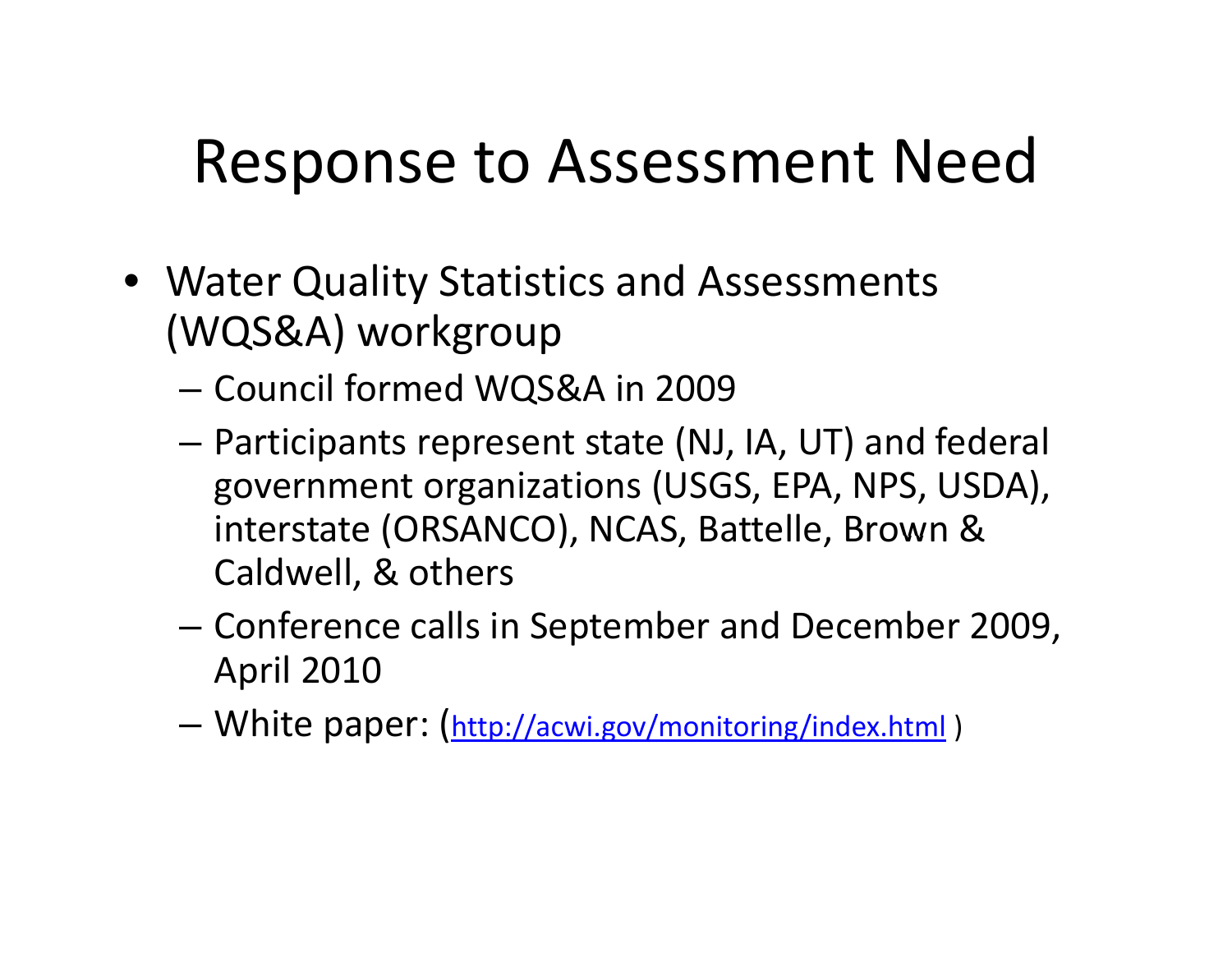# WQSA Workgroup Objectives

- Collect & organize information on available statistical techniques & software
- Collect & organize information & guidelines on assessment methods
- Modify the National Environmental Methods Index (NEMI) database to list relevant info on statistical & assessment procedures to allow users to make informed decisions
- Future Option:
	- – $-$  "Expert system"  $-$  step by step decision tree to guide water quality practioners through detailed data analyses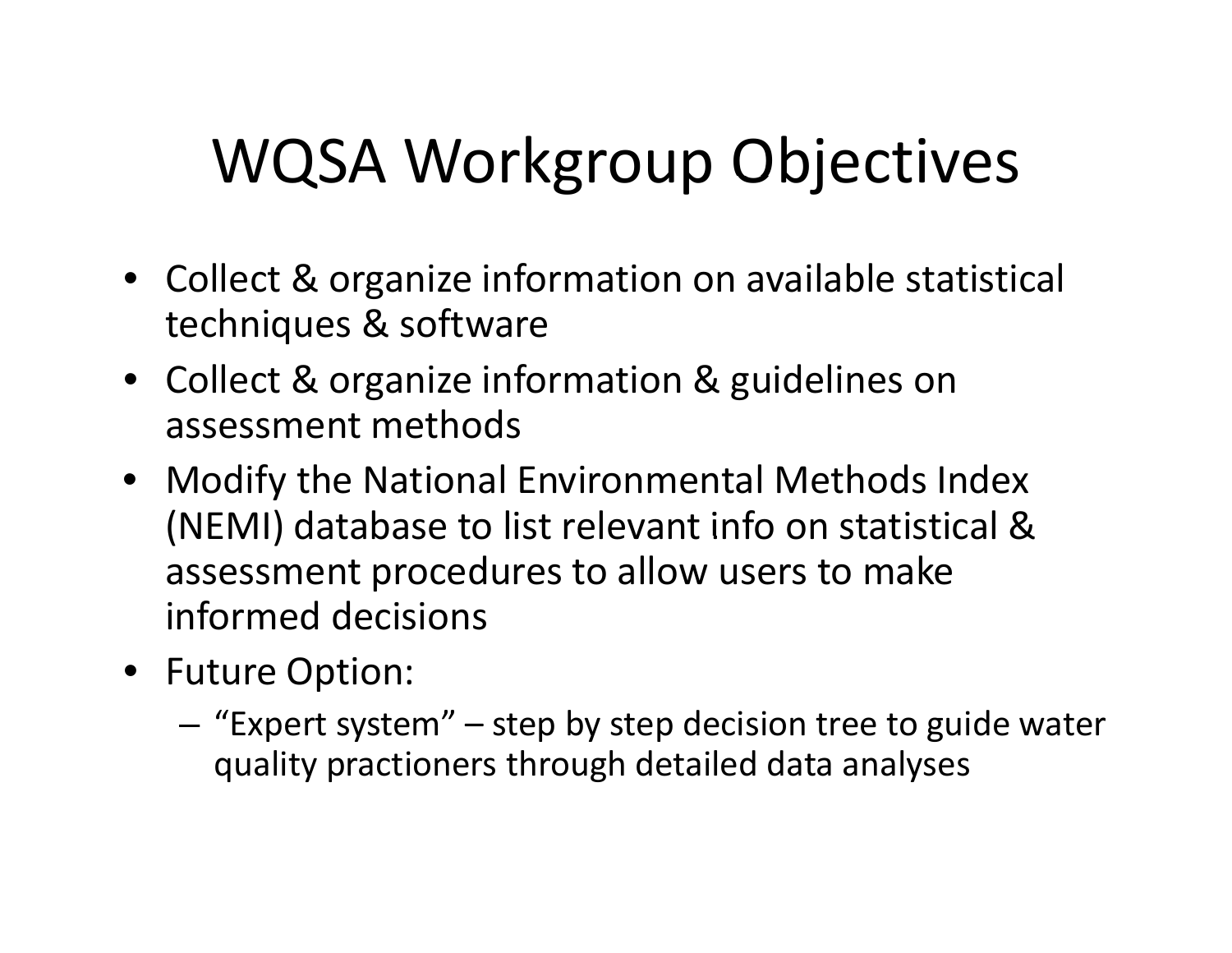#### • NEMI: Searchable database ‐ chemical, microbiological, biological, toxicity, and physical methods. http://www.nemi.gov

|                                                                                                                                                                                                                                                                                                                                                                                                                                                                                                                                                      | <b>C</b> Browse Methods in NEMI - Windows Internet Explorer                                                                                                                                                                                       |                                               | $  \mathbb{Z}$ $\times$ |
|------------------------------------------------------------------------------------------------------------------------------------------------------------------------------------------------------------------------------------------------------------------------------------------------------------------------------------------------------------------------------------------------------------------------------------------------------------------------------------------------------------------------------------------------------|---------------------------------------------------------------------------------------------------------------------------------------------------------------------------------------------------------------------------------------------------|-----------------------------------------------|-------------------------|
| 2 https://www.nemi.gov/apex/f?p=237:12:515794285643714<br>$\begin{array}{ c c c }\hline \multicolumn{1}{ c }{\quad \quad} & \hline \multicolumn{1}{ c }{\quad \quad} & \hline \multicolumn{1}{ c }{\quad \quad} & \hline \multicolumn{1}{ c }{\quad \quad} & \hline \multicolumn{1}{ c }{\quad \quad} & \hline \multicolumn{1}{ c }{\quad \quad} & \hline \multicolumn{1}{ c }{\quad \quad} & \hline \multicolumn{1}{ c }{\quad \quad} & \hline \multicolumn{1}{ c }{\quad \quad} & \hline \multicolumn{1}{ c }{\quad \quad} & \hline \multicolumn{$ |                                                                                                                                                                                                                                                   |                                               | $\rho$ .                |
| Edit View Favorites Tools Help<br>File                                                                                                                                                                                                                                                                                                                                                                                                                                                                                                               |                                                                                                                                                                                                                                                   |                                               |                         |
| <b>SightSpeed</b>                                                                                                                                                                                                                                                                                                                                                                                                                                                                                                                                    | BightSpeed <b>Extractly Finance Converter</b> Convention Convention Convention Convention Convention Convention Convention Convention Convention Convention Convention Convention Convention Convention Convention Convention Conve<br>Search Ask | Pop-up Blocker                                | ⋗                       |
| <b>C</b> Browse Methods in NEMI<br>-57                                                                                                                                                                                                                                                                                                                                                                                                                                                                                                               |                                                                                                                                                                                                                                                   |                                               | $\boldsymbol{y}$        |
| USDA HWQ1                                                                                                                                                                                                                                                                                                                                                                                                                                                                                                                                            | Cumulative Uncertainty in Discharge and Water Quality Data                                                                                                                                                                                        | USDA-ARS                                      | $\triangleq$            |
| <b>Acute Toxicity Methods</b>                                                                                                                                                                                                                                                                                                                                                                                                                                                                                                                        |                                                                                                                                                                                                                                                   |                                               |                         |
| <b>Method</b><br><b>Number</b>                                                                                                                                                                                                                                                                                                                                                                                                                                                                                                                       | <b>Method Descriptive Name</b>                                                                                                                                                                                                                    | <b>Method</b><br>Source                       |                         |
| E-1192-97                                                                                                                                                                                                                                                                                                                                                                                                                                                                                                                                            | Acute Toxicity Tests for Water with Fishes, Macroinvertebrates, and Amphibians                                                                                                                                                                    | <b>ASTM</b>                                   |                         |
| E1367-99                                                                                                                                                                                                                                                                                                                                                                                                                                                                                                                                             | Sediment Toxicity Test Using Marine and Estuarine Amphipods                                                                                                                                                                                       | <b>ASTM</b>                                   |                         |
| ORNL-01                                                                                                                                                                                                                                                                                                                                                                                                                                                                                                                                              | Toxins in Water by Chlorophyll Fluorescence                                                                                                                                                                                                       | ORNL                                          |                         |
| Test Method 100.1                                                                                                                                                                                                                                                                                                                                                                                                                                                                                                                                    | 10-d Survival and Growth Test for Sediments using Hyallela azteca                                                                                                                                                                                 | <b>EPA</b>                                    |                         |
| Test Method 2000.0                                                                                                                                                                                                                                                                                                                                                                                                                                                                                                                                   | Acute Toxicity Test for Waters Using Fathead Minnow                                                                                                                                                                                               | <b>EPA</b>                                    |                         |
| Test Method 2002.0                                                                                                                                                                                                                                                                                                                                                                                                                                                                                                                                   | Acute Toxicity Tests with Effluents and Receiving Waters using Ceriodaphnia dubia                                                                                                                                                                 | <b>EPA</b>                                    |                         |
| Test Method 2004.0                                                                                                                                                                                                                                                                                                                                                                                                                                                                                                                                   | Acute Toxicity Tests with Effluents and Receiving Waters using Sheepshead minnow                                                                                                                                                                  | <b>EPA</b>                                    |                         |
| Test Method 2006.0                                                                                                                                                                                                                                                                                                                                                                                                                                                                                                                                   | Acute Toxicity Tests with Effluents and Receiving Waters using the Silverside                                                                                                                                                                     | <b>EPA</b>                                    |                         |
| Test Method 2019.0                                                                                                                                                                                                                                                                                                                                                                                                                                                                                                                                   | Acute Toxicity Tests for Waters Using Rainbow Trout and Brook Trout                                                                                                                                                                               | <b>EPA</b>                                    |                         |
| Test Method 2021.0                                                                                                                                                                                                                                                                                                                                                                                                                                                                                                                                   | Acute Toxicity Tests with Effluents and Receiving Waters using Daphnia                                                                                                                                                                            | <b>EPA</b>                                    |                         |
| <b>Chronic Toxicity Methods</b>                                                                                                                                                                                                                                                                                                                                                                                                                                                                                                                      |                                                                                                                                                                                                                                                   |                                               |                         |
| <b>Method</b><br>Number                                                                                                                                                                                                                                                                                                                                                                                                                                                                                                                              | <b>Method Descriptive Name</b>                                                                                                                                                                                                                    | <b>Method</b><br>Source                       |                         |
| 1367-99                                                                                                                                                                                                                                                                                                                                                                                                                                                                                                                                              | Sediment Toxicity Test Using Leptocheirus plumulosus                                                                                                                                                                                              | <b>ASTM</b>                                   |                         |
| Test Method 100.3                                                                                                                                                                                                                                                                                                                                                                                                                                                                                                                                    | Bioaccumulation Test for Sediments Using Lumbriculus variegatus                                                                                                                                                                                   | <b>EPA</b>                                    |                         |
| Test Method 100.5                                                                                                                                                                                                                                                                                                                                                                                                                                                                                                                                    | Life Cycle Test for Measuring the Effects of Sediment-associated Contaminants on Midge (Chironomus tentans)                                                                                                                                       | <b>EPA</b>                                    |                         |
| Test Method 1000.0                                                                                                                                                                                                                                                                                                                                                                                                                                                                                                                                   | Larval Survival and Growth Test using Fathead Minnow                                                                                                                                                                                              | <b>EPA</b>                                    |                         |
| Test Method 1002.0                                                                                                                                                                                                                                                                                                                                                                                                                                                                                                                                   | Survival and Reproduction Test using Daphnids                                                                                                                                                                                                     | <b>EPA</b>                                    |                         |
| Test Method 1003.0                                                                                                                                                                                                                                                                                                                                                                                                                                                                                                                                   | Green Algae, Selenastrum capricornutum, Growth Test.                                                                                                                                                                                              | EPA                                           |                         |
| Test Method 1004.0                                                                                                                                                                                                                                                                                                                                                                                                                                                                                                                                   | Larval Survival and Growth Test using Sheepshead Minnow                                                                                                                                                                                           | <b>EPA</b>                                    |                         |
| Test Method 1006.0                                                                                                                                                                                                                                                                                                                                                                                                                                                                                                                                   | Larval Survival and Growth Test for Waters Using Inland Silverside                                                                                                                                                                                | <b>EPA</b>                                    |                         |
|                                                                                                                                                                                                                                                                                                                                                                                                                                                                                                                                                      |                                                                                                                                                                                                                                                   | $1 - 1133$                                    |                         |
|                                                                                                                                                                                                                                                                                                                                                                                                                                                                                                                                                      |                                                                                                                                                                                                                                                   |                                               |                         |
| www.nemi.gov                                                                                                                                                                                                                                                                                                                                                                                                                                                                                                                                         |                                                                                                                                                                                                                                                   |                                               | $\overline{\cdot}$      |
|                                                                                                                                                                                                                                                                                                                                                                                                                                                                                                                                                      | $\Box$ Internet                                                                                                                                                                                                                                   | $4100\%$                                      |                         |
| <b>BE980</b><br><b>#</b> Start                                                                                                                                                                                                                                                                                                                                                                                                                                                                                                                       | <b>Browse Meth C</b> Novell WebAcce <b>I</b> Microsoft Power                                                                                                                                                                                      | <b>A &amp; U O B 3 3 2 9 2 5 H</b><br>2:07 AM |                         |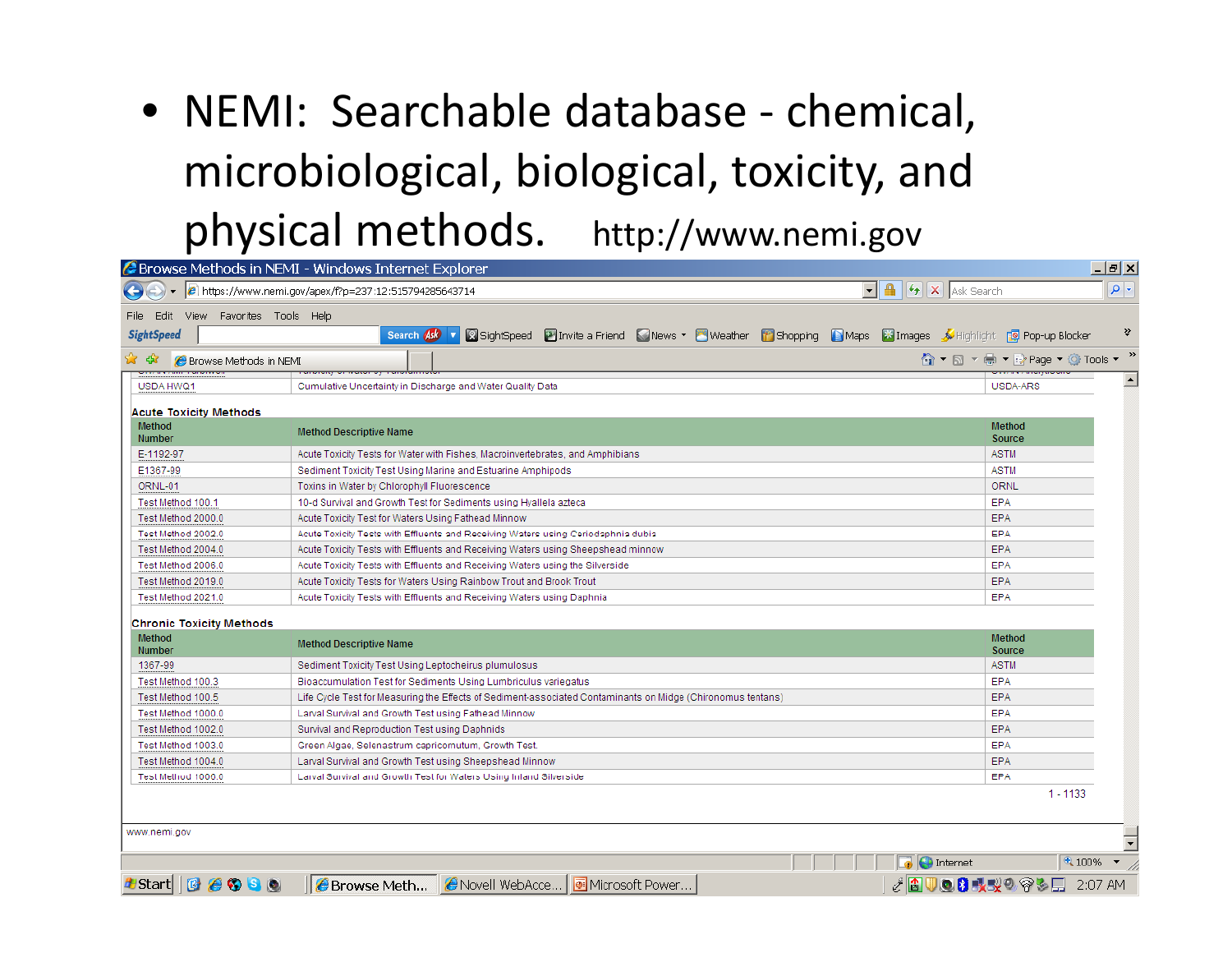### Some Considerations

- Audience:
	- – Target <sup>a</sup> wide range of users, primarily water quality practitioners
- $\bullet$  Query results should be more than just a list of statistical and assessment methods
	- – Provide several types of queries to tailor responses to specific needs
	- – $-$  Provide information on key attributes, such as level of statistical expertise required, type of monitoring design for which statistical methods are applicable
- National Environmental Methods Index (NEMI) provides <sup>a</sup> useful model (http://www.nemi.gov)